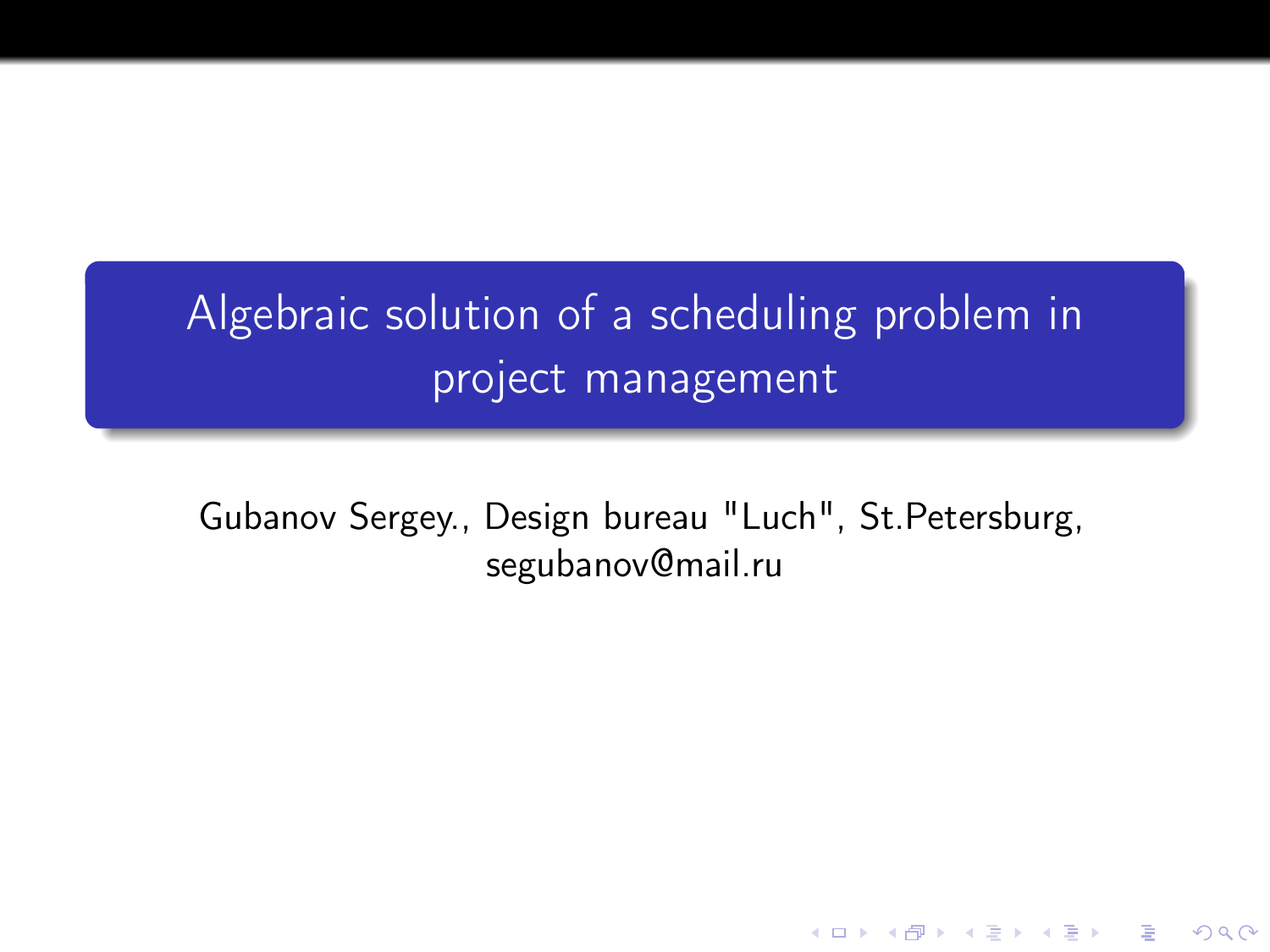## Introduction

- **1** One of the main problems of the project management is the problem of drawing up an optimal schedule of jobs in a project.
- 2 An effective approach to solve such problems is to use methods of the tropical mathematics.
- **3** Tropical mathematics studies various aspects of theory and application of algebraic systems with idempotent operations.
- <sup>4</sup> Tropical mathematics is studied, for example, in papers by N.N. Vorobiev, I.V. Romanovsky, V.P. Maslov.
- **In this paper we consider the problem of minimizing the** maximum deviation of the start times of jobs from the due dates under given various temporal constraints.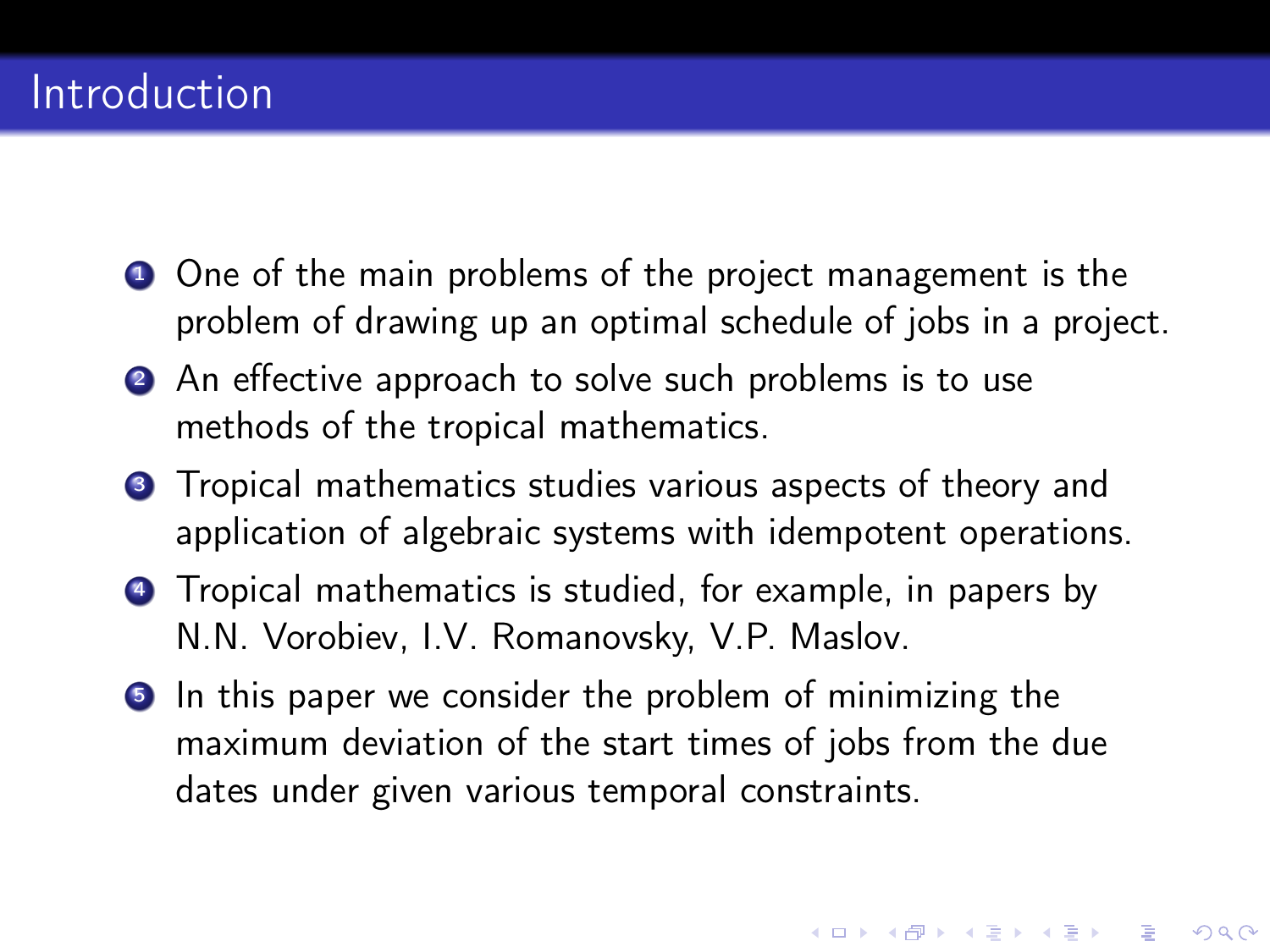Let us consider a project which consists of *n* jobs performed in parallel. For each job  $i = 1, \ldots, n$  we introduce the notation:

- $\bullet$  we denote the start time by  $x_i$  and the finish time by  $y_i;$
- $\bullet$   $g_i$  and  $h_i$  define the earliest and latest allowed start time, as well as  $f_i$  defines the latest finish time;
- $\bullet$   $b_{ii}$  denotes the minimum allowed time interval between the start of job  $i$  and the start of job  $i$ ;
- $\bullet$  we define the minimum allowed interval between the start time of job *i* and the finish time of job *j* by  $c_{ii}$ ;
- <sup>5</sup> we denote the minimum allowed interval between the finish time of job *i* and the start time of job *j* by  $d_{ii}$ ;
- <span id="page-2-0"></span>• if the value  $b_{ii}$ ,  $c_{ii}$  or  $d_{ii}$  is not set, then we will consider it equal to  $-\infty$ .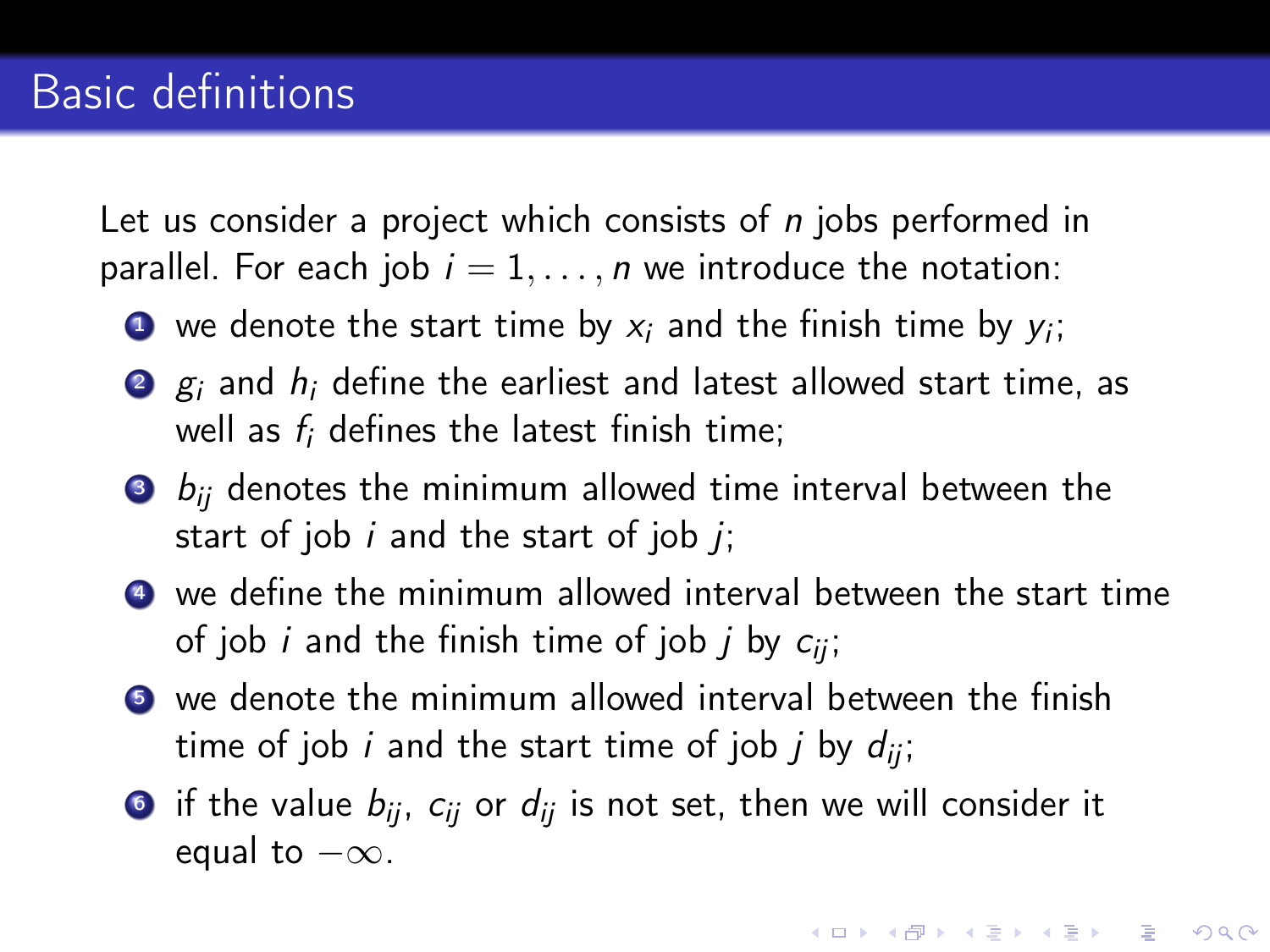#### Constraints on jobs performance order

**1** Minimum allowed interval between the start time of any two jobs is given by constraints of the type "start-start", and the minimum allowed interval between the finish of job  $i$  and the start of job j by constraints "finish-start" in the form of inequalities

$$
\max_{1\leq j\leq n} (b_{ij}+x_j)\leq x_i, \quad \max_{1\leq j\leq n} (d_{ij}+y_j)\leq x_i \quad i=1,\ldots,n.
$$

**2** The minimum allowed interval between the start of job *i* and the end of job  $i$  defines constraints of type "start-finish" in the form of equality

$$
\max_{1\leq j\leq n}(c_{ij}+x_j)=y_i, \quad i=1,\ldots,n.
$$

<span id="page-3-0"></span>**3** Let us write down the constraints on the start and end times of job using the inequalities

$$
g_i \leq x_i \leq h_i, \quad y_i \leq f_i, \quad i=1,\ldots,n.
$$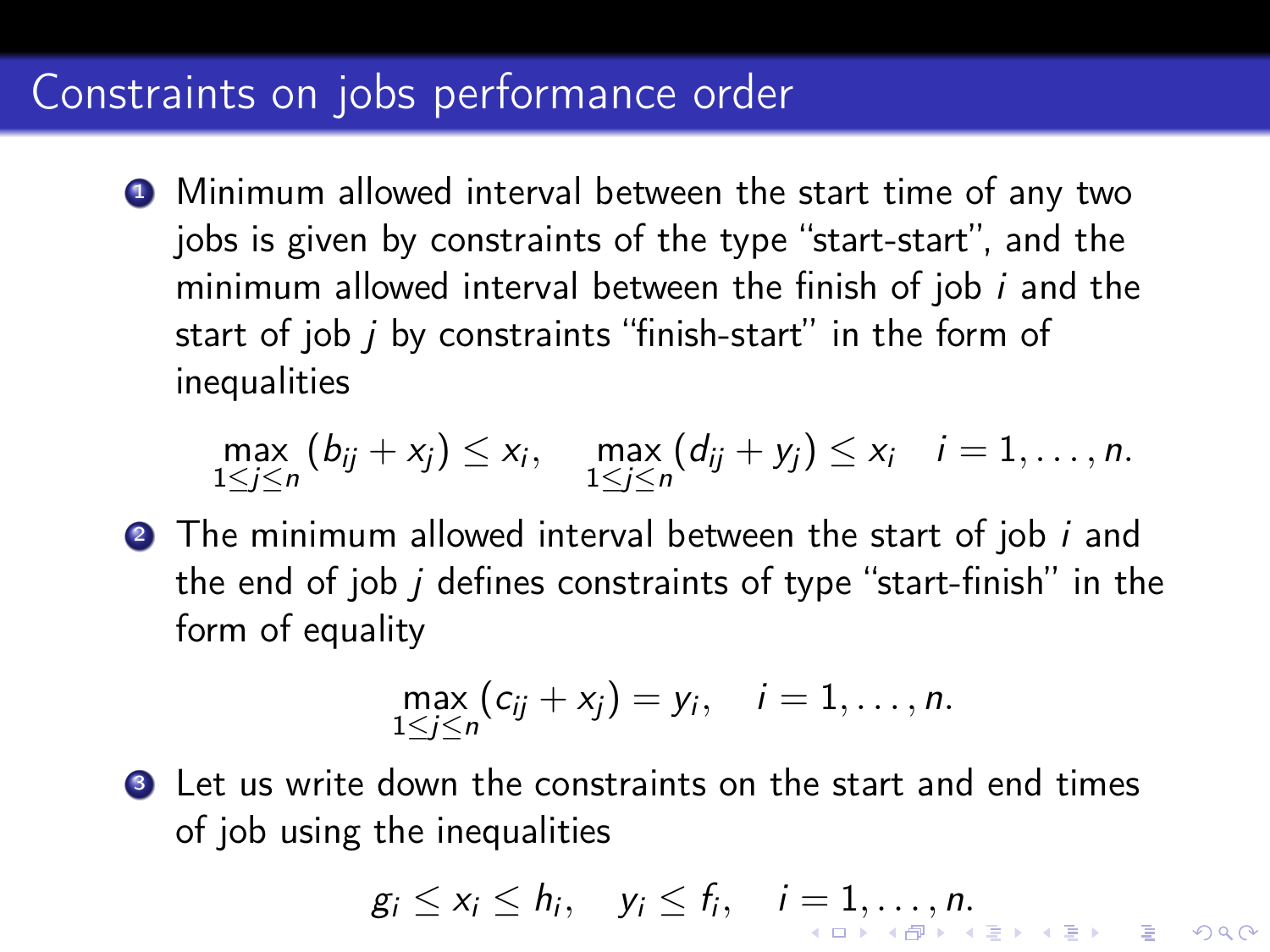### Optimality criteria and the sheduling problem

- $\bullet$  Suppose that for each job  $i$ , a due date  $p_i$  is given, which determines the most desirable start time.
- <sup>2</sup> It is required to minimize the maximum deviation of start time of jobs from the due dates
- **3** The optimality criteria for the plan, which need to be mimimized, is written as

$$
\max\left(\max_{1\leq i\leq n}(p_i-x_i),\max_{1\leq i\leq n}(x_i-p_i)\right).
$$

<sup>4</sup> Optimal planning problem under given constraints can be written as

<span id="page-4-0"></span>
$$
\min_{x_i, y_i} \max \left( \max_{1 \leq i \leq n} (p_i - x_i), \max_{1 \leq i \leq n} (x_i - p_i) \right);
$$
\n
$$
\max_{1 \leq j \leq n} (b_{ij} + x_j) \leq x_i, \max_{1 \leq j \leq n} (c_{ij} + x_j) = y_i,
$$
\n
$$
\max_{1 \leq j \leq n} (d_{ij} + y_j) \leq x_i, \quad g_i \leq x_i \leq h_i, \quad y_i \leq f_i, \quad i = 1, ..., n.
$$
\n
$$
\max_{1 \leq j \leq n} (d_{ij} + y_j) \leq x_i, \quad g_i \leq x_i \leq h_i, \quad y_i \leq f_i, \quad i = 1, ..., n.
$$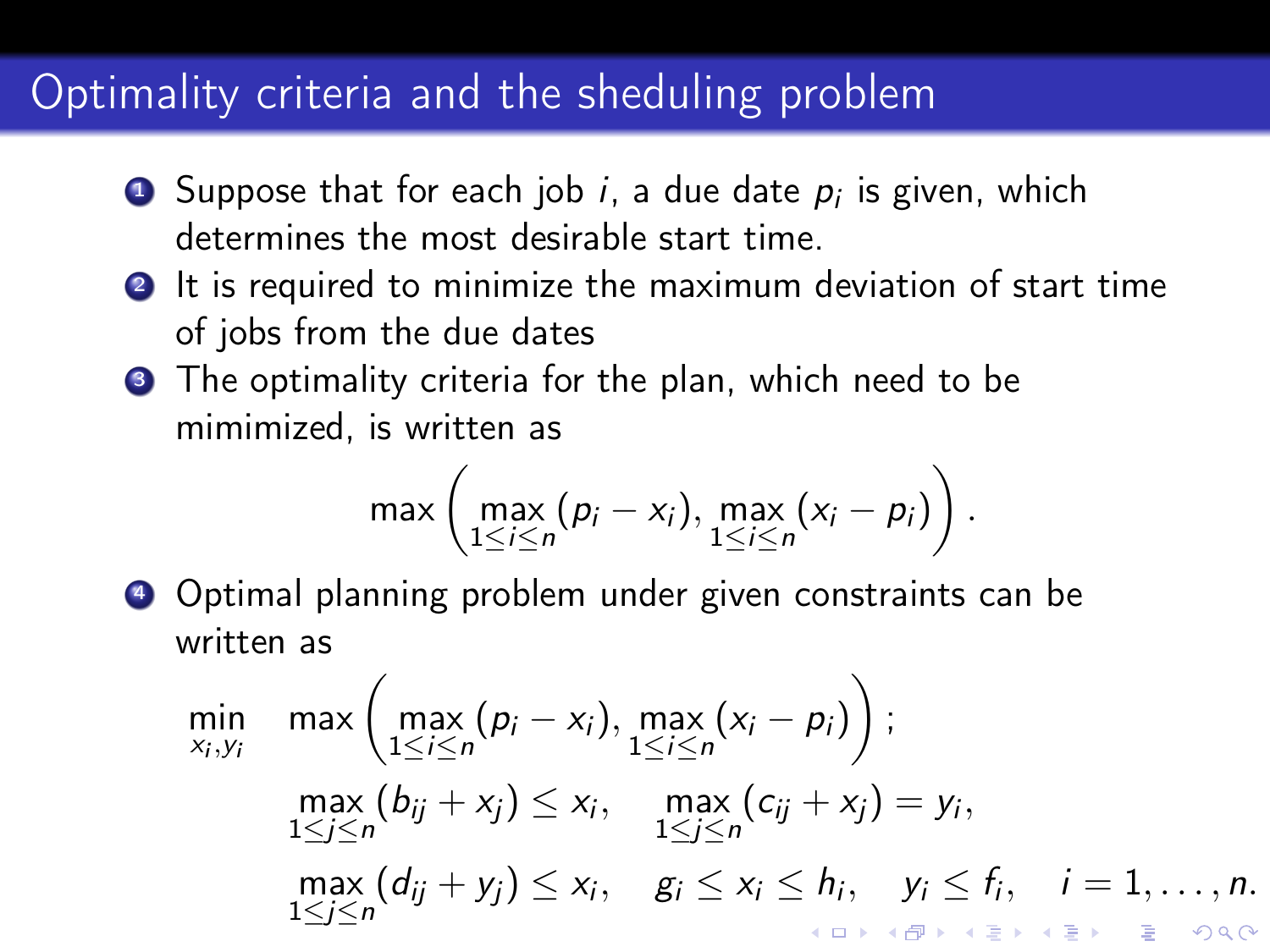#### Idempotent semifield

**1**  $\langle \mathbb{X}, \mathbb{0}, \mathbb{1}, \oplus, \otimes \rangle$  - idempotent semifield, that is

- commutative semiring with zero  $\theta$  and unit  $\mathbb{1}$ ,
- for any  $x \in \mathbb{X}$  the equality  $x \oplus x = x$  holds (idempotency).
- for any  $x \neq 0$  there exists  $x^{-1}$  such that  $x \otimes x^{-1} = \mathbb{1}$ (existence of inverse element).
- **2** A partial order is defined:  $x \leq y$  if and only if  $x \oplus y = y$ .
- **3** For any  $x \neq 0$  and integer  $p > 0$ , the power is defined in the usual way:  $x^0=\mathbb{1},\ x^{\rho}=x^{\rho-1}x,\ x^{-\rho}=(x^{-1})^{\rho},\ \mathbb{0}^{\rho}=\mathbb{0}.$  It is assumed that the powers with rational exponents are also defined.
- $\bullet$  An example of an idempotent semifield is the (max,  $+$ )-algebra

$$
\mathbb{R}_{\text{max},+} = \langle \mathbb{R} \cup \{-\infty\}, -\infty, 0, \text{max}, + \rangle.
$$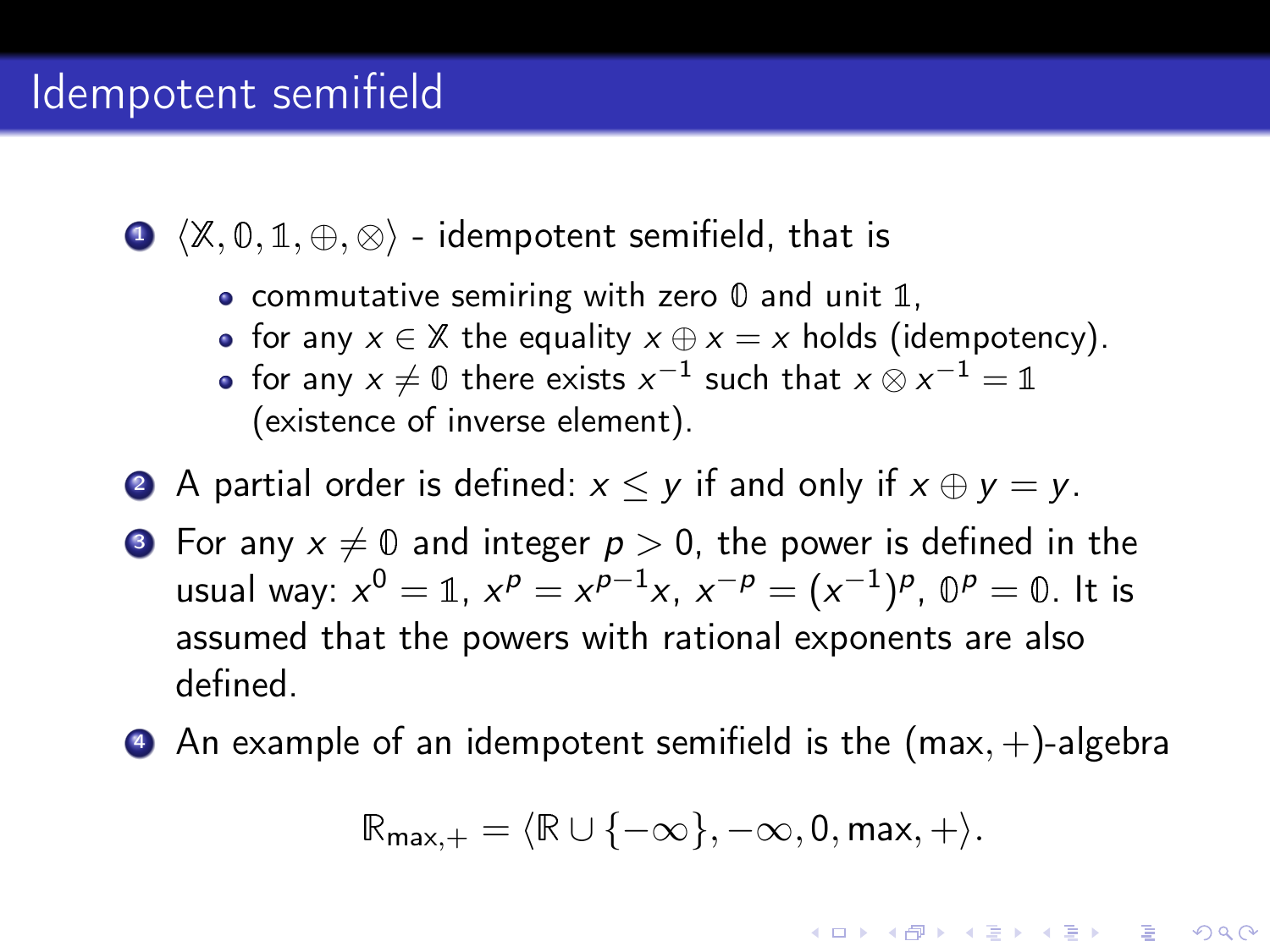#### Idempotent matrix algebra

- $\mathbb{X}^{m \times n}$  the set of matrices which consist of m rows and n columns.
- Matrix and vector operations are performed according to the usual rules with the operations + and  $\times$  replaced by  $\oplus$  and  $\otimes$ .
- $\bullet$  The matrix I with elements equal to 1 on the main diagonal and 0 outside is the identity matrix.
- For any square matrix  $A = (a_{ij})$  and integer  $p > 0$  the power is given by:  $A^0 = I$ ,  $A^p = A^{p-1}A$ .
- For the matrix  $\mathbf{A} = (a_{ij}) \in \mathbb{X}^{n \times n}$ , we define the functions

$$
\mathrm{tr}\,\boldsymbol{A}=a_{11}\oplus\cdots\oplus a_{nn},\quad \mathrm{Tr}(\boldsymbol{A})=\mathrm{tr}\,\boldsymbol{A}\oplus\cdots\oplus\mathrm{tr}\,\boldsymbol{A}^n.
$$

• Kleene matrix is defined in the form

$$
\mathbf{A}^* = \mathbf{I} \oplus \mathbf{A} \oplus \cdots \oplus \mathbf{A}^{n-1}.
$$

K ロ K K (日) X X B X X B X X X X X X X B X D X O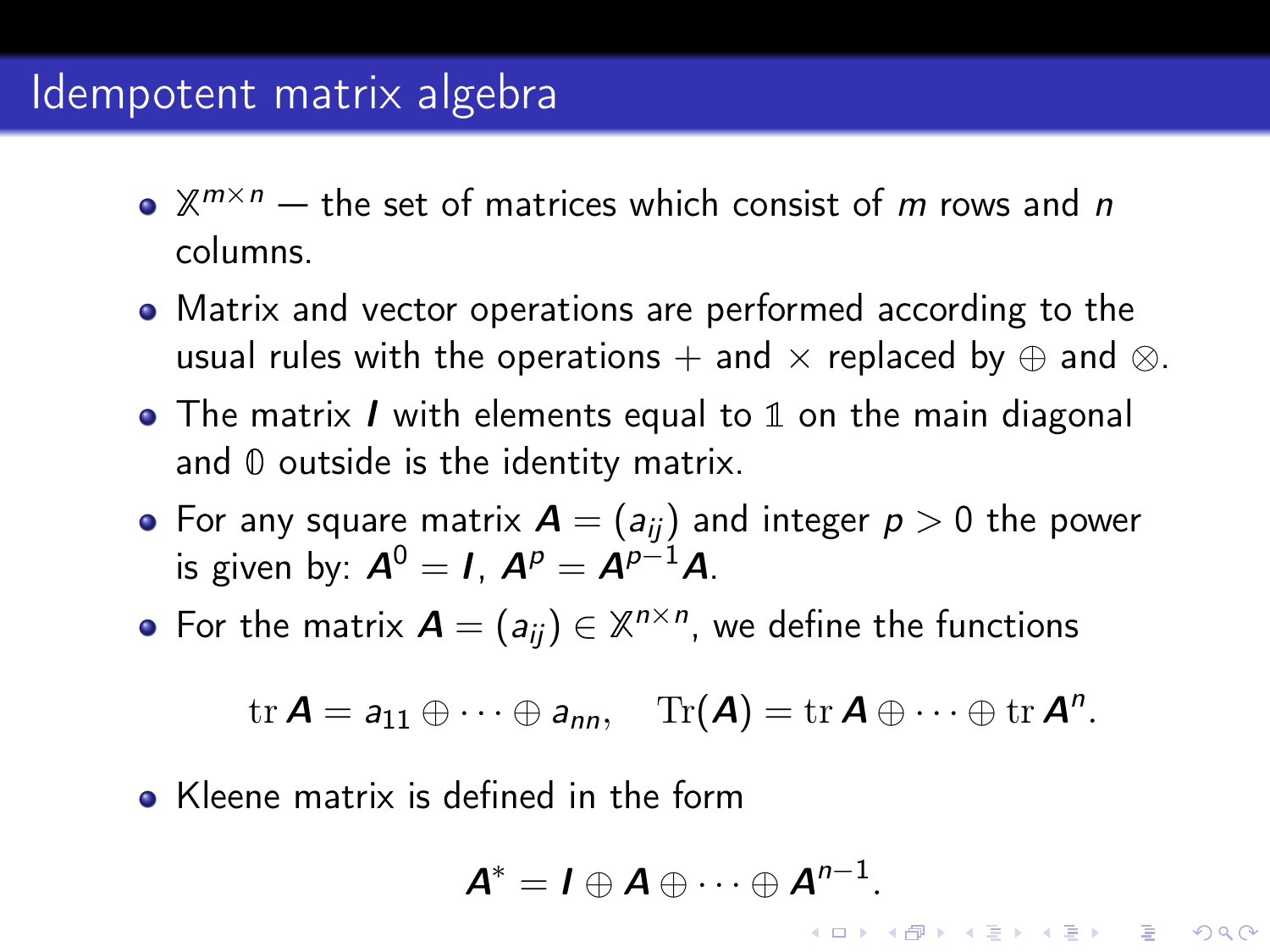- $\mathbb{X}^n$  set of column vectors of *n* elements.
- For any nonzero vector  $x \in \mathbb{X}^n$ , the transposed vector is denoted as  $x^{\mathcal{T}}$ .
- A vector without zero elements is called regular.
- The multiplicatively conjugate vector for  $x = (x_i)$  is the row vector  $x^- = (x_i^-)$  $(x_i^{-})$ , where  $x_i^{-} = x_i^{-1}$  $x_i^{-1}$  if  $x_i \neq \emptyset$  and  $x_i^{-} = \emptyset$ otherwise.
- The partial order is generalized to matrices and vectors and is understood component by component.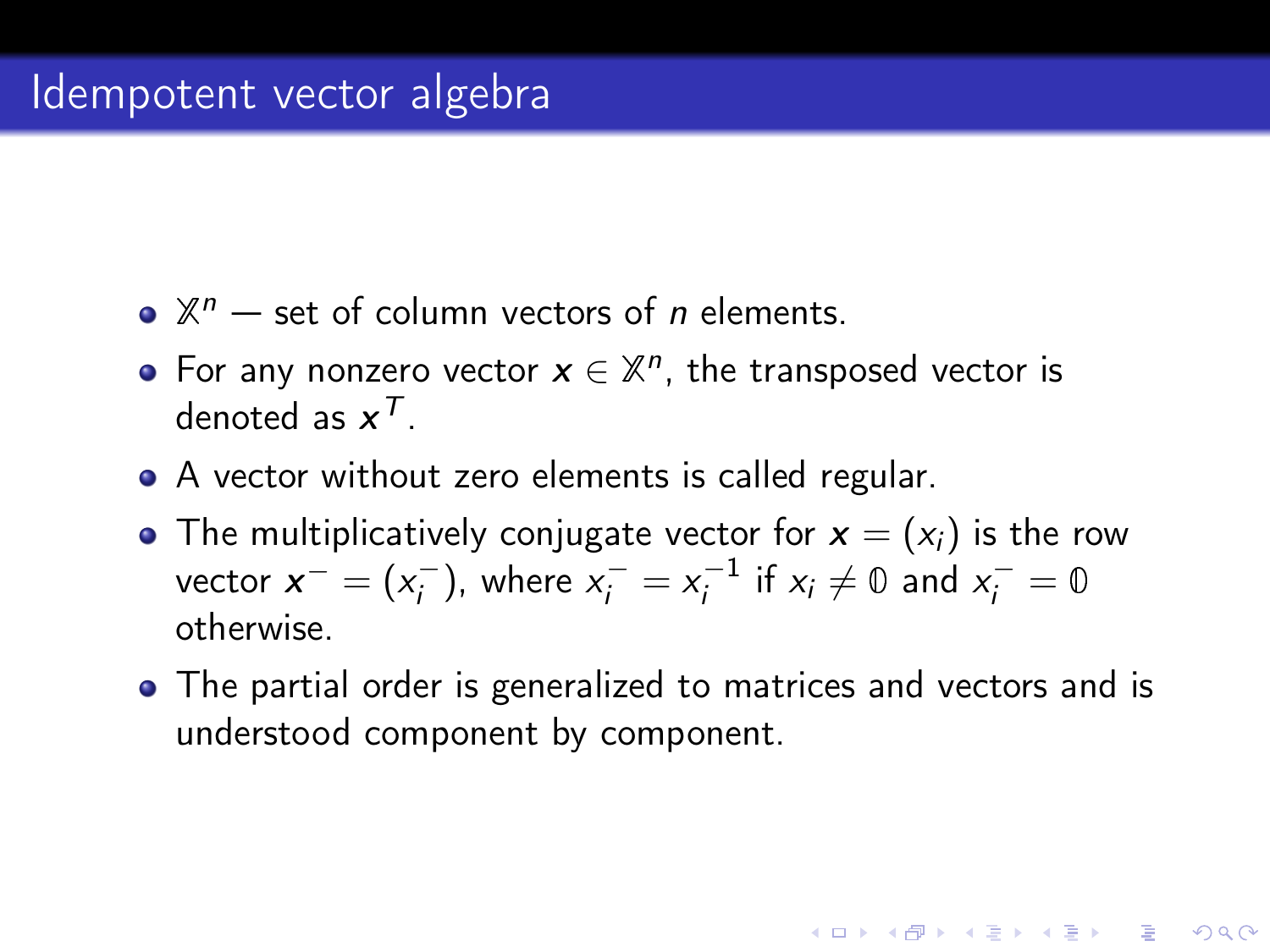Consider the problem of minimizing the maximum deviation of start times from the due dates for jobs in terms of the semifield  $\mathbb{R}_{\max,+}$ . We introduce the following matrices and vectors:

$$
B = (b_{ij}), \quad C = (c_{ij}), \quad D = (d_{ij}),
$$
  

$$
x = (x_i), \quad y = (y_i), \quad f = (f_i), \quad g = (g_i), \quad h = (h_i), \quad p = (p_i).
$$

By replacing arithmetic operations with operations of the semifield  $\mathbb{R}_{\max,+}$ , we represent the problem in vector form as

$$
\min_{x,y} \quad x^{-} p \oplus p^{-} x,
$$
\n
$$
Bx \leq x, \quad Cx = y,
$$
\n
$$
Dy \leq x, \quad g \leq x \leq h, \quad y \leq f.
$$

**KORKA REPARATION ADD**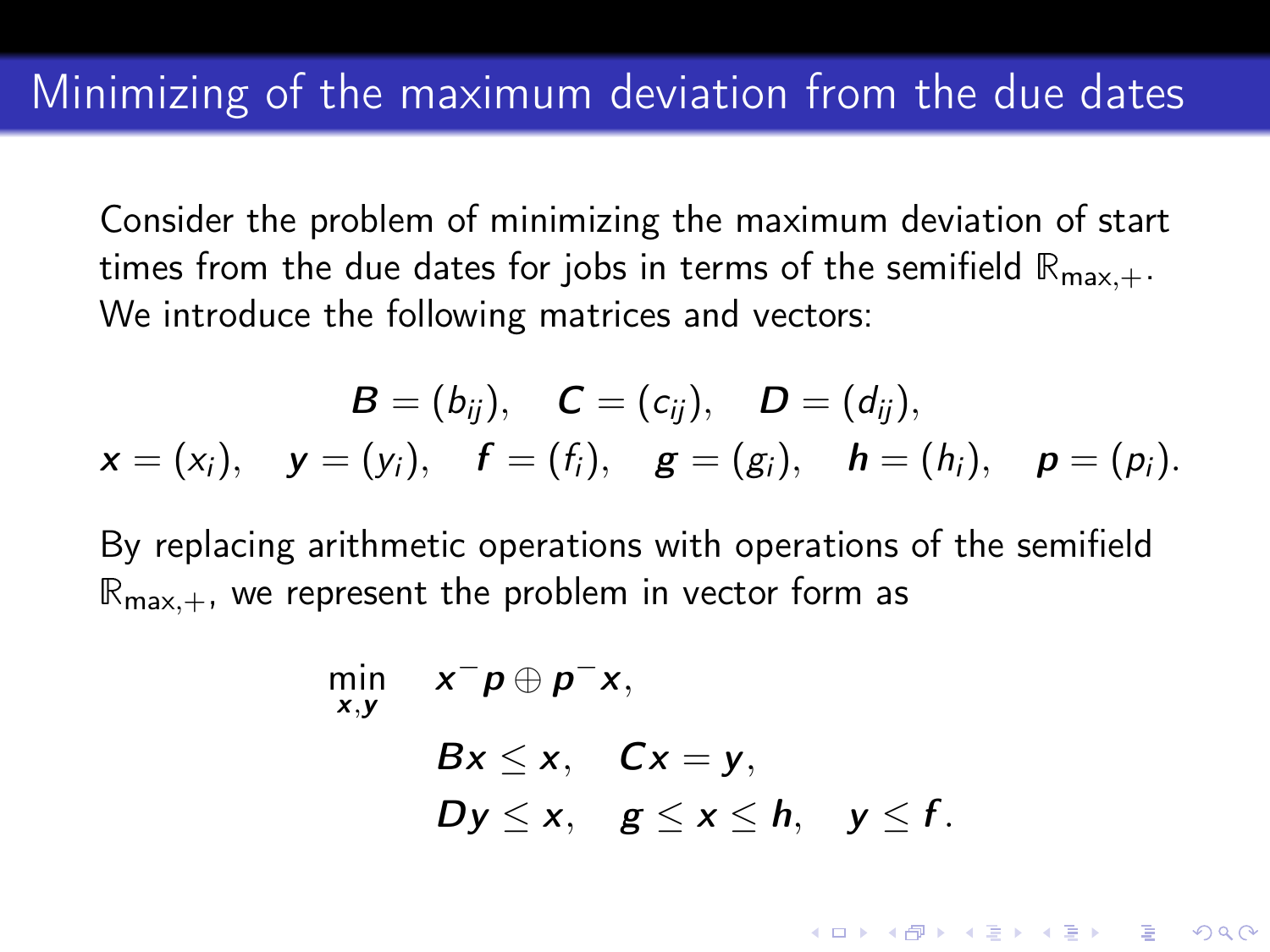# Minimizing of the maximum deviation from the due dates

The solution of the planning problem is given by the following result.

#### Lemma

Let  $B$  and  $D$  be matrices,  $C$  be a column-regular matrix such that the matrix  $R = B \oplus DC$  satisfies  $\text{Tr}(R) \leq 1$ . Let g be a vector, and  $f$  and  $h$  be regular vectors such that the vector  $\bm{s}^\mathcal{T}=\bm{f}^-\bm{C}\oplus \bm{h}^-$  satisfies the condition  $\bm{s}^\mathcal{T}\bm{R}^*\bm{g}\leq \mathbb{1}.$  Then the minimum value of the objective function in the problem is equal to

$$
\theta = (\pmb{p}^- \pmb{R}^* \pmb{p})^{1/2} \oplus \pmb{s}^\mathsf{T} \pmb{R}^* \pmb{p} \oplus \pmb{p}^- \pmb{R}^* \pmb{g},
$$

and all regular solutions have the form

$$
x = R^* u, \qquad y = CR^* u,
$$
  

$$
g \oplus \theta^{-1} p \le u \le ((s^T \oplus \theta^{-1} p^-)R^*)^-.
$$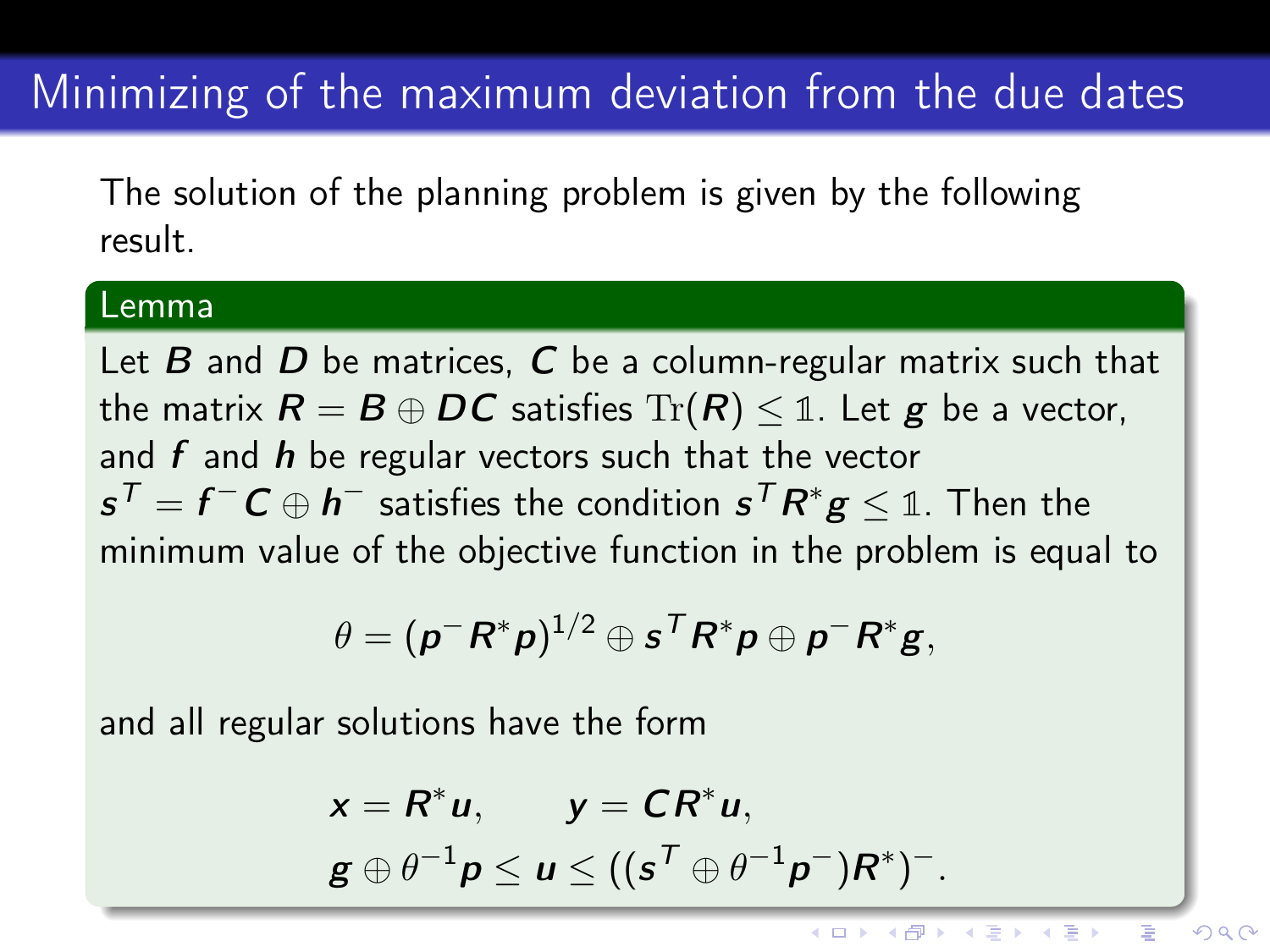#### Numerical example

Let us consider an example of solving the problem of minimizing the maximum deviation from the due dates. Let the project consist of  $n = 3$  jobs with the constraints introduced above, given with the notation  $0 = -\infty$ , by following matrices and vectors

$$
B = \begin{pmatrix} 0 & -1 & 1 \\ 0 & -1 & 2 \\ -2 & -3 & 0 \end{pmatrix}, C = \begin{pmatrix} 4 & 2 & 3 \\ 3 & 1 & 2 \\ 2 & 1 & 3 \end{pmatrix}, D = \begin{pmatrix} -4 & -5 & -6 \\ 0 & -4 & -7 \\ -5 & 0 & -4 \end{pmatrix},
$$

$$
g = \begin{pmatrix} 0 \\ 0 \\ 0 \end{pmatrix}, \quad h = \begin{pmatrix} 4 \\ 3 \\ 2 \end{pmatrix} \quad f = \begin{pmatrix} 6 \\ 6 \\ 6 \end{pmatrix}, \quad p = \begin{pmatrix} 2 \\ 2 \\ 1 \end{pmatrix}.
$$

Let us find auxiliary matrices

$$
DC = \left(\begin{array}{rrr} 0 & -2 & -1 \\ -1 & -3 & -2 \\ -1 & -3 & -1 \end{array}\right), \quad R = B \oplus DC = \left(\begin{array}{rrr} 0 & -1 & 1 \\ 0 & -1 & 2 \\ -1 & -3 & 0 \end{array}\right).
$$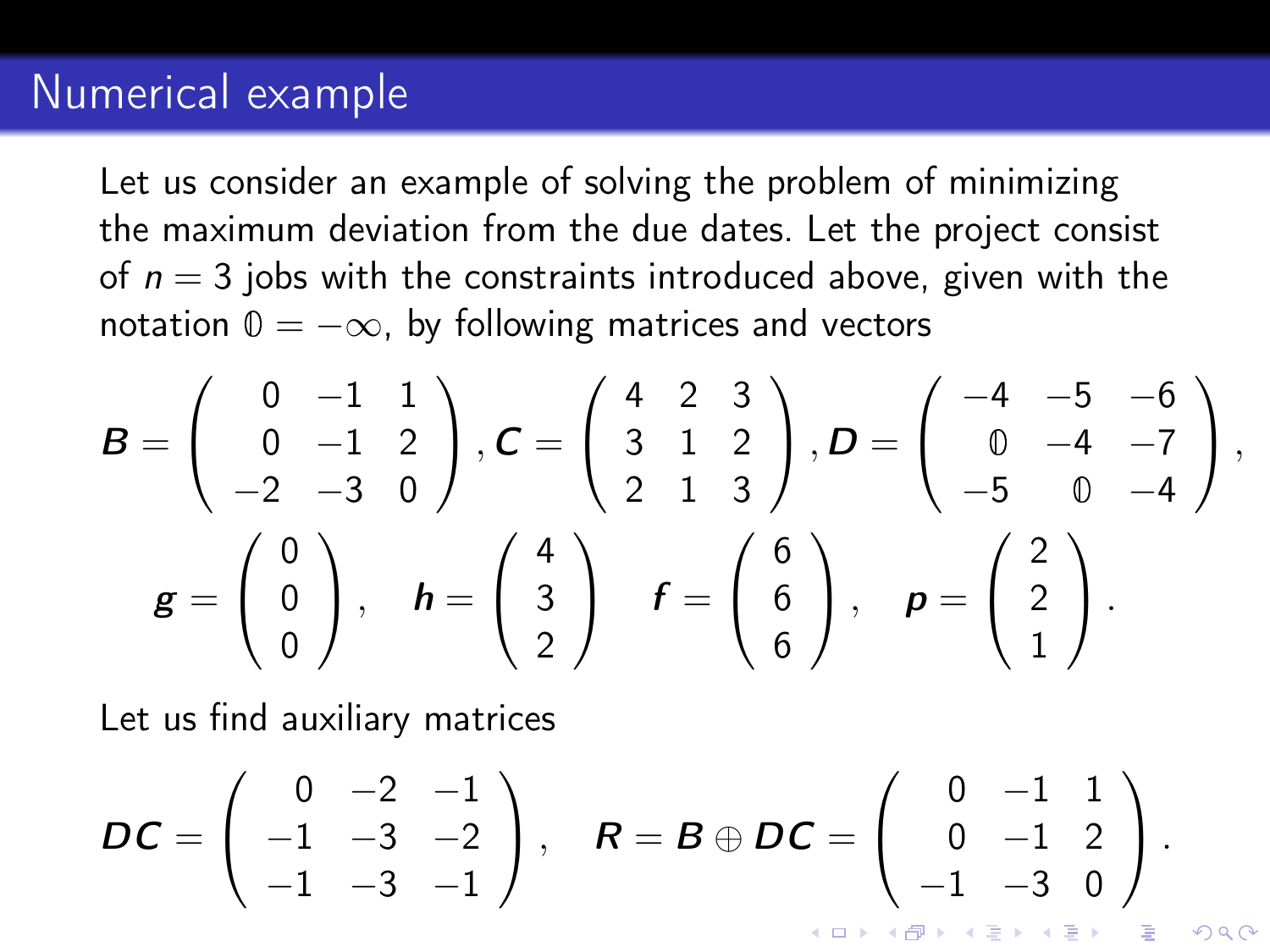Then we will calculate the powers of the matrix  $B \oplus DC$ :

$$
\mathbf{R}^2 = \left( \begin{array}{rrr} 0 & -1 & 1 \\ 1 & -1 & 2 \\ -1 & -2 & 0 \end{array} \right), \quad \mathbf{R}^3 = \left( \begin{array}{rrr} 0 & -1 & 1 \\ 1 & 0 & 2 \\ -1 & -2 & 0 \end{array} \right),
$$

and check that  $\text{Tr}(\pmb{R})=\text{tr}\,\pmb{R}\oplus\text{tr}\,\pmb{R}^2\oplus\text{tr}\,\pmb{R}^3=0\leq\mathbb{1}.$ Let us calculate

$$
R^* = I \oplus R \oplus R^2 = \begin{pmatrix} 0 & -1 & 1 \\ 1 & 0 & 2 \\ -1 & -2 & 0 \end{pmatrix}, \qquad R^*g = \begin{pmatrix} 1 \\ 2 \\ 0 \end{pmatrix},
$$
  

$$
f^-C = \begin{pmatrix} -2 & -4 & -3 \end{pmatrix}, \qquad f^-CB^*g = -1, \qquad h^-B^*g = -1,
$$

K ロ ▶ K @ ▶ K 할 > K 할 > 1 할 > 1 ⊙ Q Q ^

and verify that the condition  $\boldsymbol{s}^\mathcal{T} \boldsymbol{R}^* \boldsymbol{g} = (\boldsymbol{f}^- \boldsymbol{C} \oplus \boldsymbol{h}^-) \boldsymbol{R}^* \boldsymbol{g} = -1 < \mathbb{1}$  is satisfied.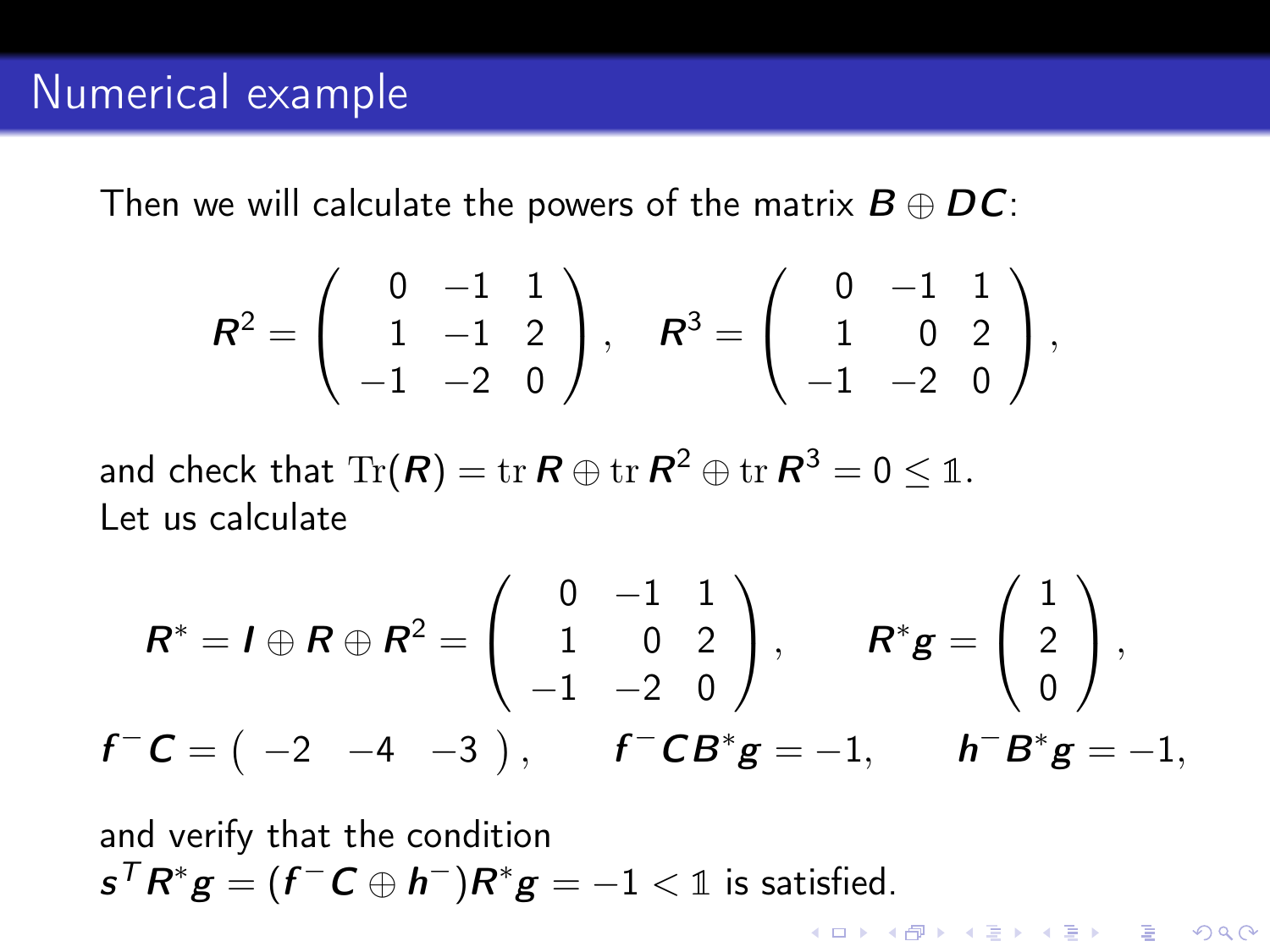Let us calculate the values  $\bm{p}^-\bm{R}^*\bm{p}=1$ ,  $\bm{s}^\mathcal{T}\bm{R}^*\bm{p}=1$ ,  $\bm{p}^-\bm{R}^*\bm{g}=0$ . The minimum  $\theta = (\bm{p}^- \bm{R}^* \bm{p})^{1/2} \oplus \bm{s}^\mathcal{T} \bm{R}^* \bm{p} \oplus \bm{p}^- \bm{R}^* \bm{g}$  is equal to 1. To write down all solutions  $x$  of the problem in parametric form, we find the following matrix and vectors:

$$
\mathbf{C}\mathbf{R}^* = \begin{pmatrix} 4 & 3 & 5 \\ 4 & 2 & 4 \\ 2 & 1 & 3 \end{pmatrix}, \quad \mathbf{s}^T \oplus \theta^{-1} \mathbf{p}^- = ( -2 -3 -2 ),
$$
  

$$
\mathbf{g} \oplus \theta^{-1} \mathbf{p} = \begin{pmatrix} 1 \\ 1 \\ 0 \end{pmatrix}, \quad ((\mathbf{s}^T \oplus \theta^{-1} \mathbf{p}^-) \mathbf{R}^*)^- = \begin{pmatrix} 2 \\ 3 \\ 1 \end{pmatrix}.
$$

The minimum in the problem is equal to 1 and reached at  $\mathsf{x} = \mathsf{R}^*\pmb{u}, \quad \mathsf{y} = \mathsf{C}\mathsf{R}^*\pmb{u}, \quad \mathsf{g} \oplus \theta^{-1}\pmb{p} \leq \pmb{u} \leq ((\mathsf{s}^\mathsf{T} \oplus \theta^{-1}\pmb{p}^-)\mathsf{R}^*)^{-1}.$